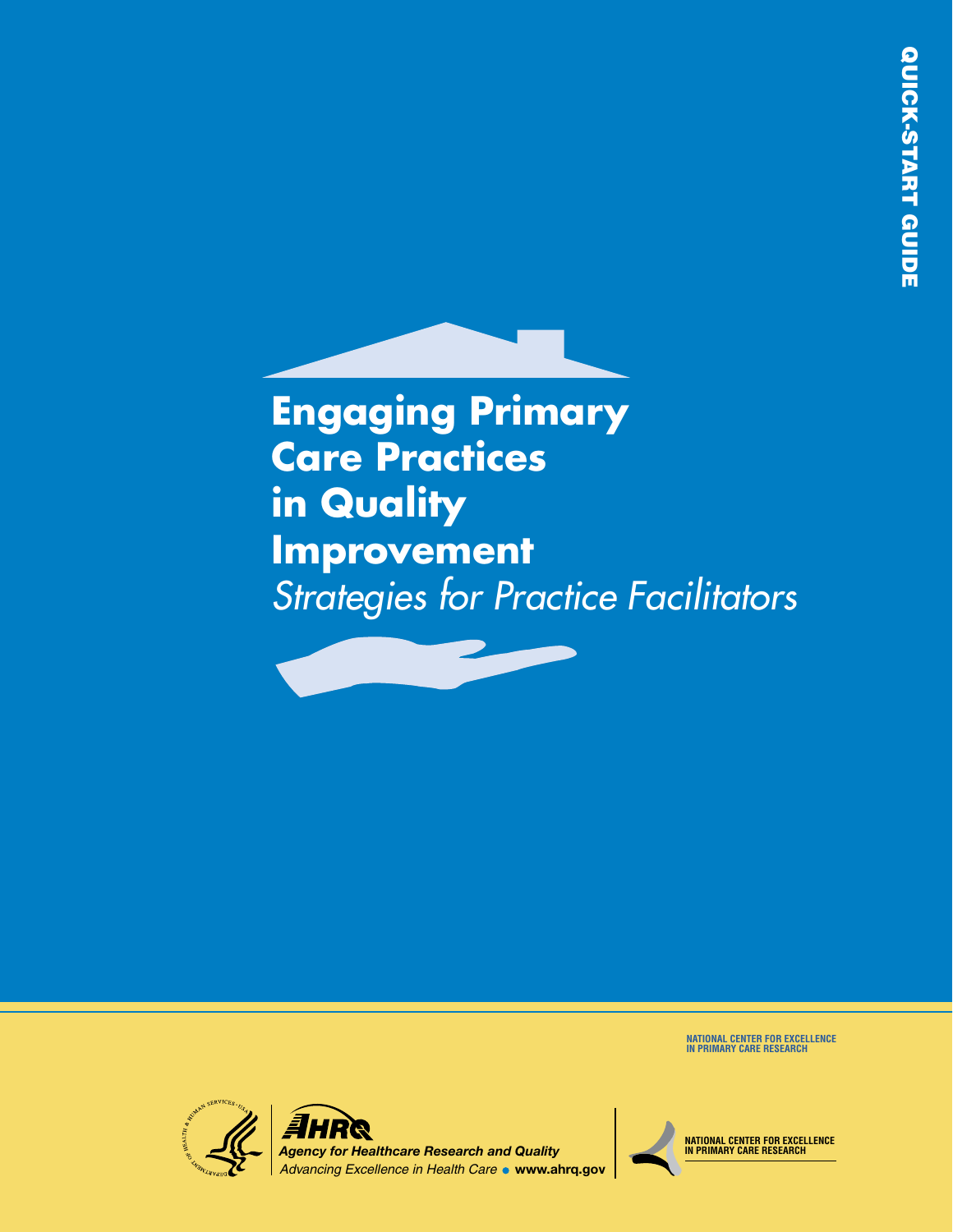## *Quick-Start Guide*

# **Engaging Primary Care Practices in Quality Improvement: Strategies for Practice Facilitators**

### **Prepared for:**

Agency for Healthcare Research and Quality U.S. Department of Health and Human Services 540 Gaither Road Rockville, MD 20850 www.ahrq.gov

#### **Contract No. HHSA290200900019I/HHSA29032006T**

**Prepared by:** Mathematica Policy Research Princeton, NJ

#### **Authors:**

Kristin Geonnotti, Ph.D., Mathematica Policy Research Deborah Peikes, Ph.D., M.P.A., Mathematica Policy Research Erin Fries Taylor, Ph.D., M.P.P., Mathematica Policy Research Robert McNellis, M.P.H., P.A., Agency for Healthcare Research and Quality Janice Genevro, Ph.D., Agency for Healthcare Research and Quality

#### **Principal Investigators:**

Deborah Peikes, Ph.D., M.P.A., Mathematica Policy Research Erin Fries Taylor, Ph.D., M.P.P., Mathematica Policy Research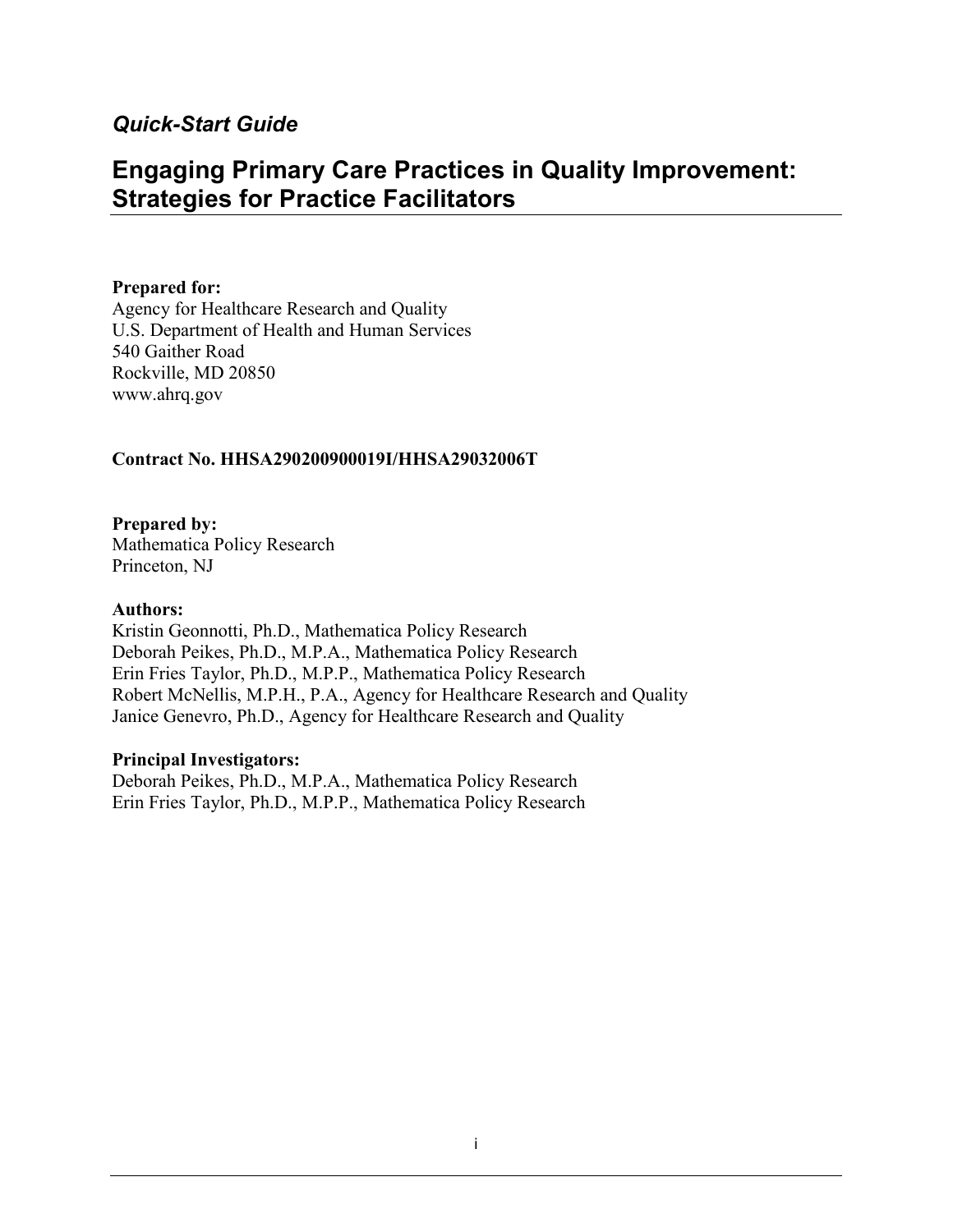# *Quick-Start Guide*

# **Engaging Primary Care Practices in Quality Improvement: Strategies for Practice Facilitators**

### Introduction

 $\overline{a}$ 

It can be challenging to engage primary care practices in quality improvement (QI) initiatives—a new endeavor for most practices—even when the potential benefits to the practices and their patients are clear. Because primary care clinicians and staff often feel intense time pressures, and because practices often operate on thin profit margins, the perceived costs of engaging in QI may seem to outweigh the anticipated benefits. Even when practices recognize the importance of improving their performance, or are financially incentivized to do so, they may not know where or how to begin QI activities, or how to make QI an integral and systematic part of their work. Even the most determined practice is likely to benefit from assistance in developing new skills to meet its improvement goals, including identifying areas for improvement, understanding and using data, planning and making system-level changes, and tracking performance over time.

This guide distills wisdom and best practices from experts who have honed their approaches through working on QI and practice redesign initiatives with more than 6,000 practices in 44 States. It is designed for people like you who support primary care practices in QI efforts, who we refer to here as *practice facilitators*.<sup>[1](#page-2-0)</sup> A white paper, *Engaging Primary Care Practices in [Quality Improvement: Strategies for Practice Facilitators](http://pcmh.ahrq.gov/page/quality-safety)*, provides more details, and a set of tools and resources, such as assessments that you can use with primary care practices. This guide presents a summary to support your work assessing practice readiness to engage in QI, as well as strategies that experts suggest might be helpful for meaningful and sustained QI efforts.

## Understanding Practice Readiness to Engage in QI

A critical first step in facilitating QI efforts is understanding whether the practice is ready to engage. This helps you and the practice determine whether it is an appropriate time to work together and, if so, allows you to tailor an approach that best suits the practice's needs. Readiness to engage has two components:

- *Willingness to change* is the motivation and receptivity that individuals in a practice demonstrate toward engaging in the QI process and working with a practice facilitator.
- *Organizational stability and resources* involves the presence of practice leadership, adequate financial and other resources (including time) devoted to making changes, a practice culture with a positive attitude toward change, and the absence of a disruptive

<span id="page-2-0"></span><sup>&</sup>lt;sup>1</sup> These individuals may have a variety of titles, including practice facilitators, coaches, QI consultants, and extension agents. Here we refer to these external change agents as *practice facilitators*.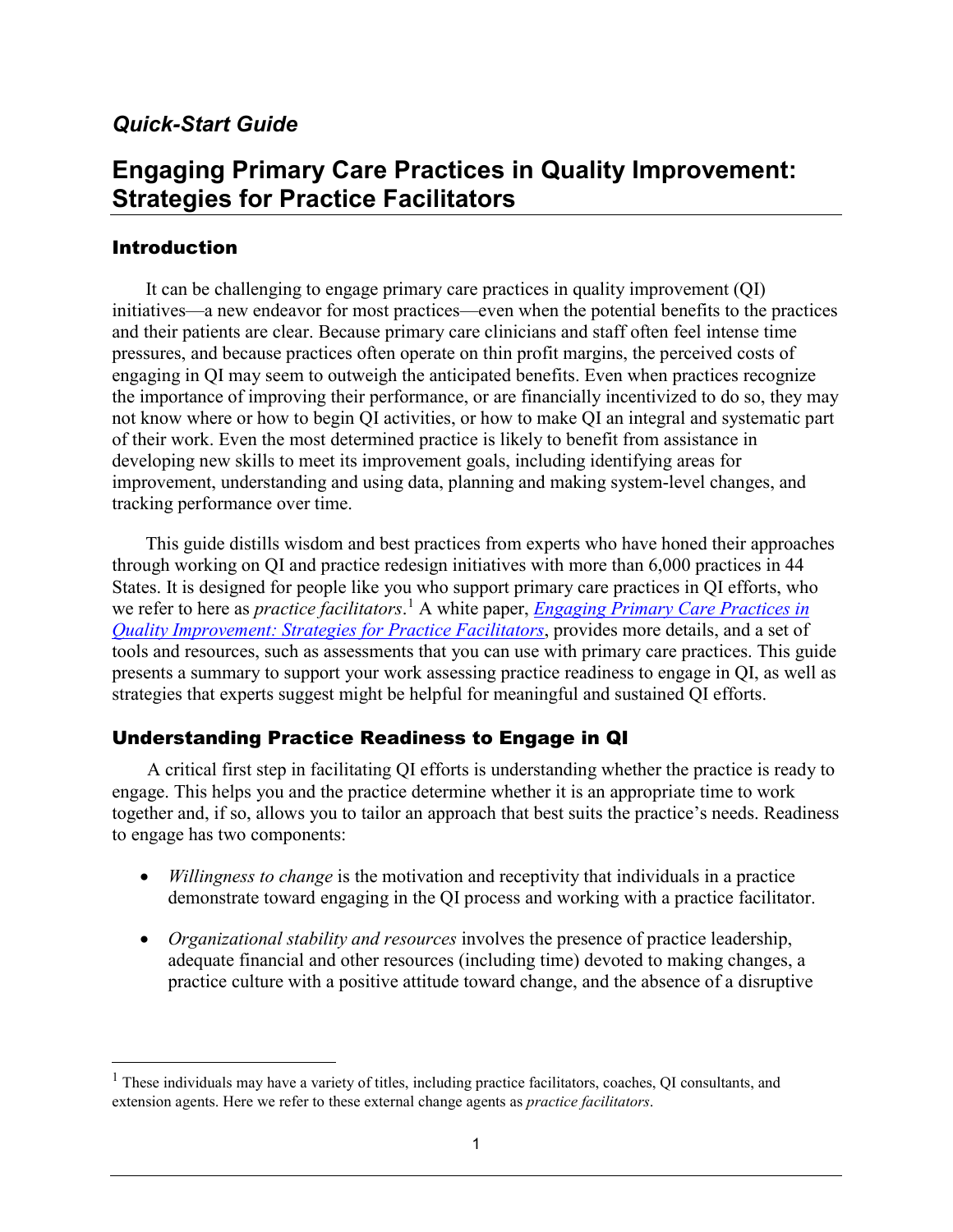level of organizational stress (Solberg, 2007; Cohen et al., 2004; Bodenheimer et al., 2004).

The experts we consulted emphasized four critical elements of readiness to engage:

- **Practice Leadership**: Practices need influential leader(s) to offer a clear vision of what needs to be accomplished and to redirect resources, staff, and time to new QI efforts. Practices also need effective day-to-day leadership of QI activities, which might come from anyone on the team.
- **Resources**: Although practices may share in cost savings that result from QI efforts, initial efforts to implement QI often introduce new costs, such as time demands on staff. Practices in stronger financial health or with outside financial supports are more likely to be able to engage in QI.
- **Practice Culture**: Engagement in these initiatives is more likely to be productive when clinicians and practice staff decide to participate because the QI efforts align with their fundamental norms and values—a practice with a positive attitude toward change may be readier to engage.
- **Other contextual factors**: These include structural characteristics—such as the size, age, and maturity of the practice and whether it is situated within a broader health system or is independent, and the way in which individuals in the organization communicate with each other.

### Using Practice Assessments

 $\overline{a}$ 

You can use assessment tools to determine whether a practice is ready to engage in QI and how best to work with the practice staff.<sup>[2](#page-3-0)</sup>

- **Assess a practice's broad readiness to engage in QI work**, including its willingness to change and its organizational stability and resources.
- **Track progress over time**. You can use periodic assessments to track change and provide feedback to the practice on its performance over time, recognizing that significant practice change takes time.

# Strategies for Engaging Practices in QI Efforts

Several strategies may be helpful in building relationships, gaining initial buy-in, and maintaining that buy-in for meaningful and sustained QI efforts.

### **1. Set the stage for a future relationship with practices not yet ready to engage.**

 $\boxtimes$  **Get a foot in the door.** For practices not yet ready to engage, you can focus on how to make it easy for them to turn to you for support when they become ready. You can do this by acting as a consistent source of helpful information or sharing opportunities to engage in learning collaboratives or other events.

<span id="page-3-0"></span> $2$  You can find a set of Tools and Resources in the accompanying white paper (Geonnotti et. al., 2014), including practice assessments that can be used to determine whether a practice is ready to engage.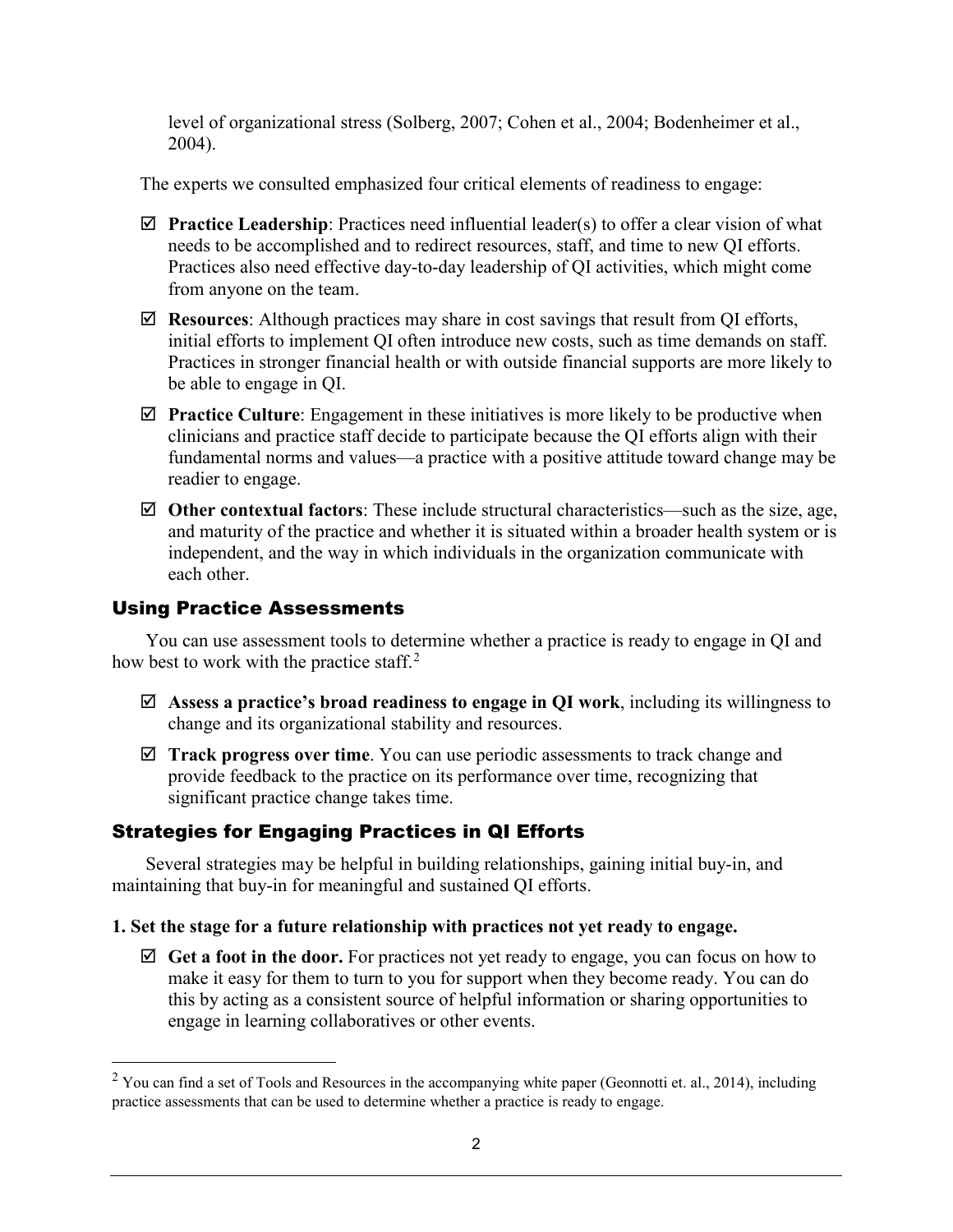### **2. Build trusted relationships with practices.**

- **Establish a "relationship by proxy" by partnering with organizations already trusted by the practice.** Working with organizations or community groups that the practice already knows and trusts, such as an Area Health Education Center (AHEC), a State primary care association, or a Practice-Based Research Network (PBRN), can help convince practices to extend that trust to you.
- **Work with early adopters/opinion leaders**. This is an effective way to establish credibility and can be a powerful motivator to other practices.
- **Approach conversations as "respectful negotiations."** Approaches that simply tell practices what to do when setting priorities for QI initiatives are unlikely to be effective in the long run. A commitment to collaboration (and humility) will go a long way in supporting practice staff and working with practices to identify and achieve those QI goals most important to them.
- **Ensure transparent communication**. Encourage openness and transparency with practices when undertaking QI, perhaps even establishing a communication team as a subgroup of the QI team at the practice to ensure that the process is transparent to all practice staff.

### **3. Target the most appropriate person in the practice.**

- $\boxtimes$  **Identify the most appropriate practice leaders** with the most influence in a practice regardless of their titles. Identify these leaders either formally or informally, as they will be the individuals responsible for decisionmaking and needing to be convinced that QI is an important and worthy undertaking.
- **Bring practice staff on board gradually**. You may not need to bring all staff on board immediately, but may find it more effective to work with key opinion leaders first, who can then help to bring others in the practice along by serving as champions and providing strong leadership, a clear vision, and the guidance necessary for full staff engagement.

### **4. Tailor the message.**

- **If the audience is composed of clinicians**: Encourage them to consider how engaging in QI could help them rediscover a way of practicing medicine closer to the style they envisioned when they began their careers, using the strengths of other levels of clinical staff to care for patients and nonclinical staff to perform administrative work.
- **If the audience is an office manager**: Describe how more efficient, streamlined workflows and processes can benefit managers who may be accustomed to working in an extremely busy environment in which they perform many diverse functions.
- $\mathbb Z$  If the audience includes other staff: Some staff members may respond to the rewards of new challenges; others may respond to the promise of QI to reduce waste and streamline processes (most staff like going home on time). Consider how all staff members can contribute to the initiative.

Peer-to-peer education can be an effective tool in delivering these tailored messages to clinicians and staff. Ideally, you can look in the local community to partner clinicians and staff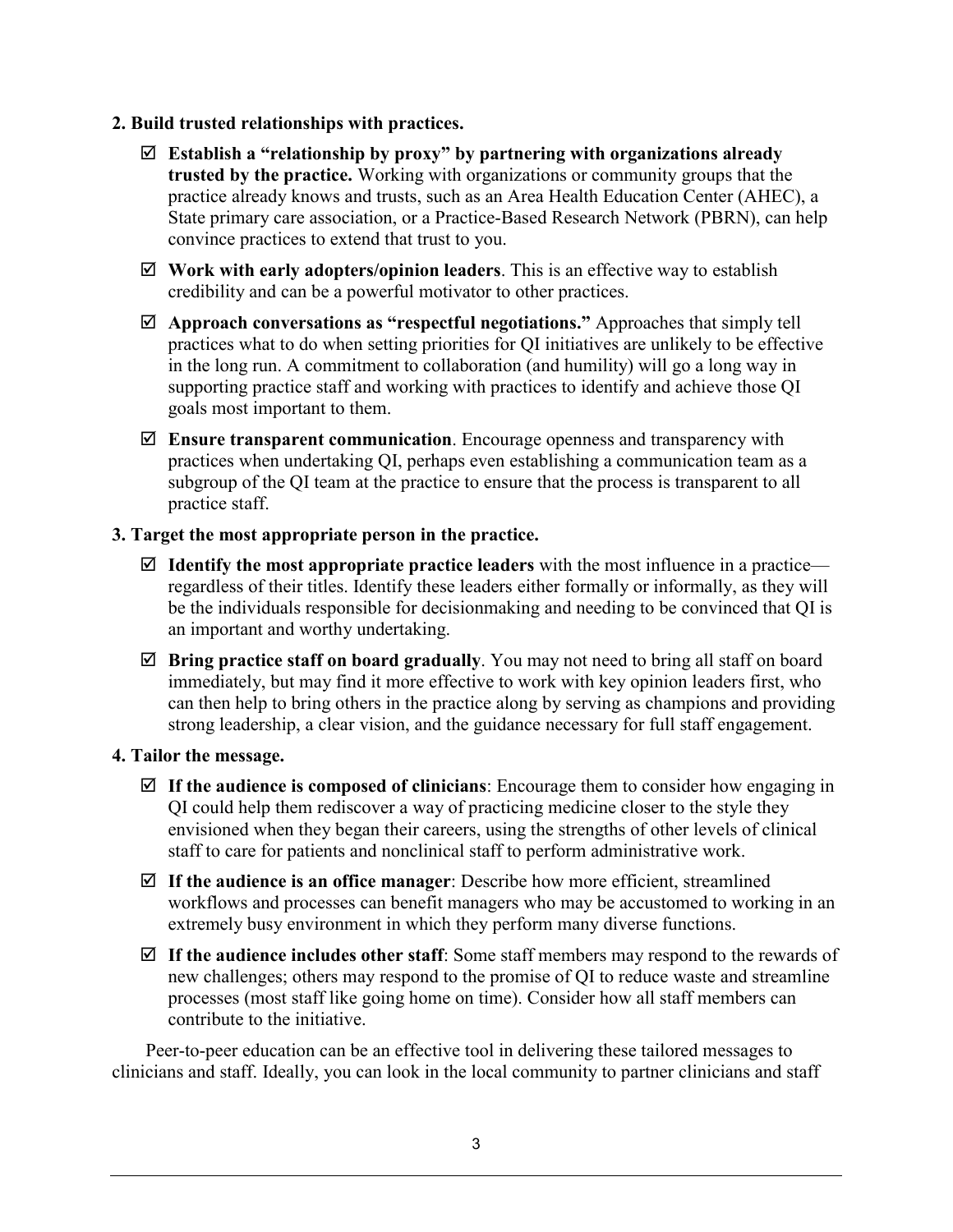who have used successful QI approaches with practices just starting out together in a learning community or more informal network.

### **5. Use appropriate messaging techniques.**

- $\boxtimes$  Use data feedback and benchmarking. Providing practices with information on their performance compared to external benchmarks (such as regional or national averages), and helping to target areas for improvement requires thoughtful and effective communication. It is important to deliver this information in a nonjudgmental way, acknowledging strengths as well as opportunities for improvement.
- **Engage in storytelling/painting a picture**. Illustrating the ways in which practice facilitators can help practices engage in QI and ultimately function more smoothly can be an effective messaging technique.
- **Identify "pain points" and offer solutions**. Use a needs assessment to identify areas in which the practice is facing challenges and knows that change is needed; then, offer concrete solutions that can be accomplished through QI.
- **Identify and draw on a practice's core values and larger mission**. Consider identifying a practice's values and demonstrating how QI efforts will enhance its ability to deliver care aligned with these values.
- **Emphasize broader changes in the health care field**. Stressing that the field as a whole is headed toward ongoing QI and delivery system redesign (for example, publicly reported quality measures or financial rewards for improved patient outcomes) can help convince practices that engagement in QI is necessary and that they should prepare for these changes.

### Maintaining Buy-In for Meaningful and Sustained QI Efforts

Although the strategies described above can help you gain initial buy-in by practices, it is crucial to employ techniques that maintain and further build a collaborative relationship with them. Several techniques can help you offer continuing support to practices as they develop QI capacity and infrastructure, and make QI an integral part of their organizations:

- **Ensure that all people with the ability to influence change are brought on board.** Even if you initially secured buy-in from those with formal power (e.g., a lead clinician), there may be others in the practice with informal power who should be engaged to maximize chances for success.
- **Start with an "early win."** Many QI projects require extended periods of intense work before any positive results emerge, which may be discouraging for staff and erode initial buy-in. You might demonstrate an "early win" by encouraging the practice to choose as the first QI project one that is relatively easy to pursue and will produce benefits quickly.
- **Adopt strategies to ensure long-term success and mitigate the risk of "change fatigue."** When practices try to engage in too many complex QI efforts concurrently, they run the risk of experiencing "change fatigue." It is important to build capacity incrementally, providing positive encouragement and regular reflection on what the practice has accomplished, emphasizing that the process will take time.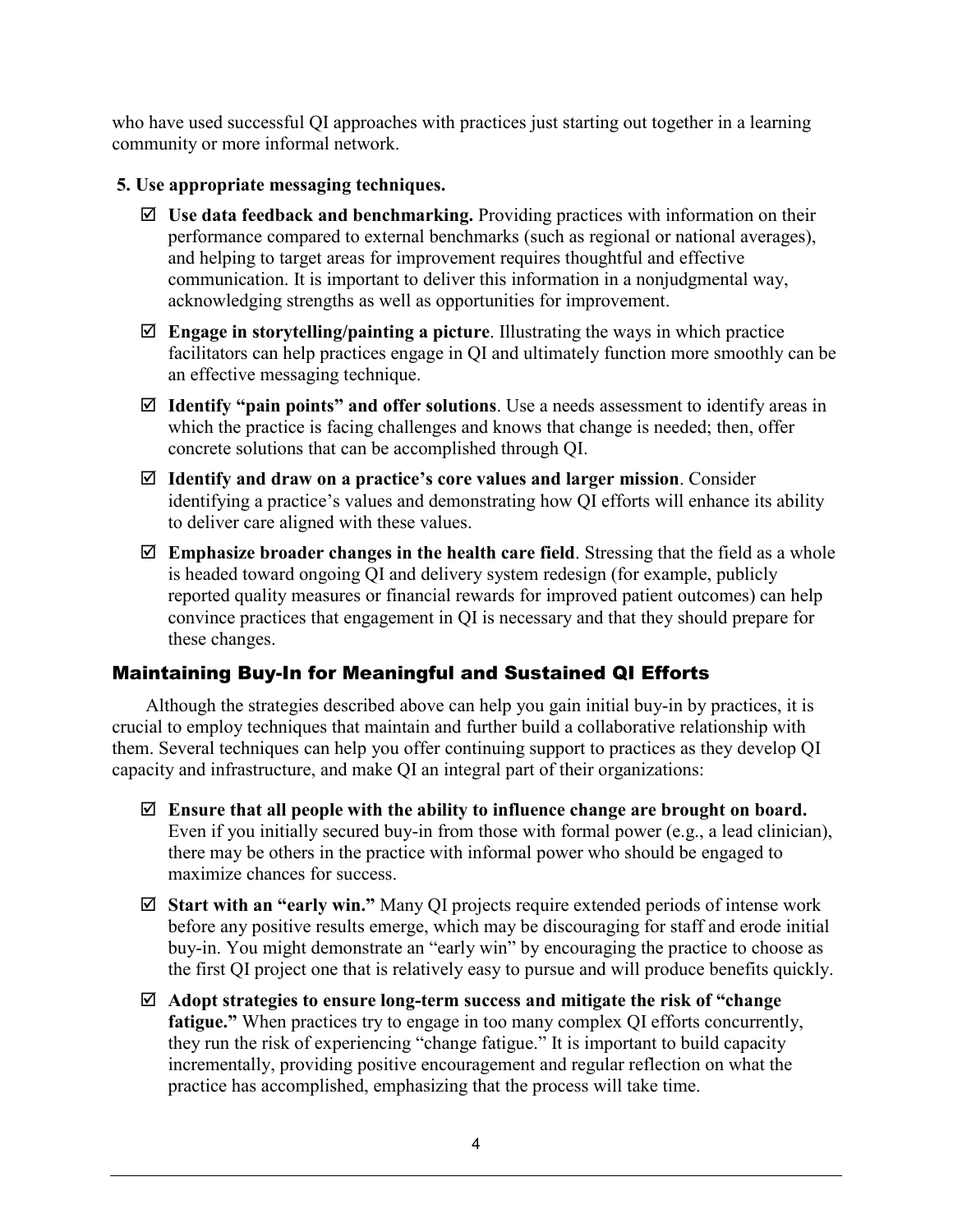- **Harness the power of patient engagement.** Engaging patients in QI efforts can help sustain practice buy-in for QI activities by helping to shape priorities for QI, narrowing down options for how to undertake improvement activities, and helping assess progress. This is also important in its own right, allowing practices to see how their current system works through their patients' eyes and motivating them to implement changes that will improve patient experience.
- **Consider working with multiple QI programs.** Help practices understand synergies between the projects and incentive programs in which they participate and make them aware of opportunities for additional payment or to join local or statewide initiatives.

### **Conclusions**

Engaging in QI and practice redesign activities allows primary care practices to work toward improved quality, better health, improved patient and provider experiences, and reduced cost of care. Practices can benefit from your support in guiding them through this process using the following strategies:

- **Assess the practice's readiness to engage.**
- **Develop tailored strategies appropriate for the practice.**

### **Maintain practice buy-in for meaningful and sustained engagement in QI efforts.**

 By offering support through a collaborative and productive relationship, your work can help improve the outcomes of primary care in the United States.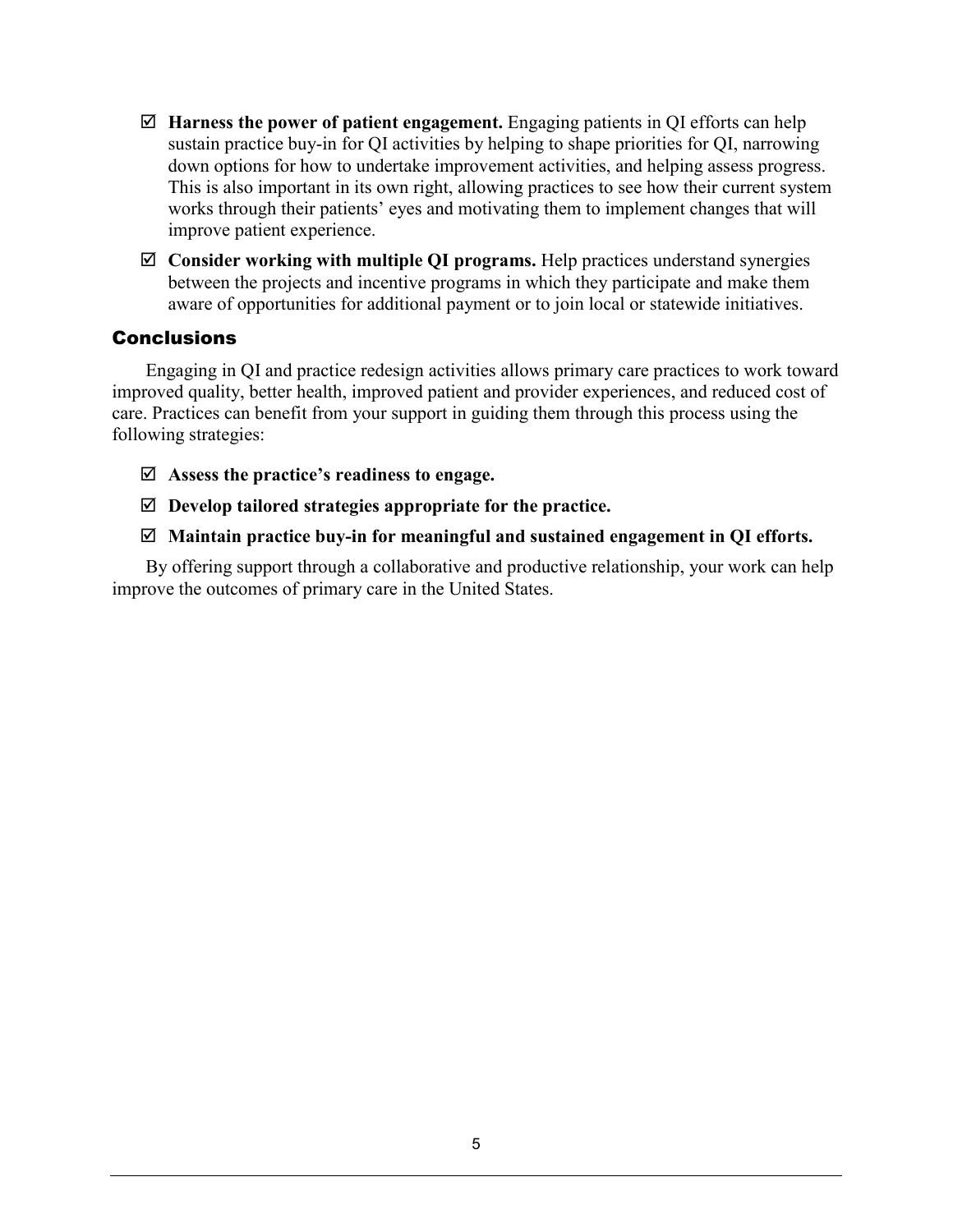### **References**

Bodenheimer T, Wang MC, Rundall TG, et al. What are the facilitators and barriers in physician organizations' use of care management processes? Jt Comm J Qual Saf 2004 Sep;30(9):505-514.

Cohen D, McDaniel RR, Crabtree BF, et al. A practice change model for quality improvement in primary care practice. J Healthc Manag 2004;49(3):155-168.

Solberg L. Improving medical practice: a conceptual framework. Ann Fam Med 2007;5(3):251-256.